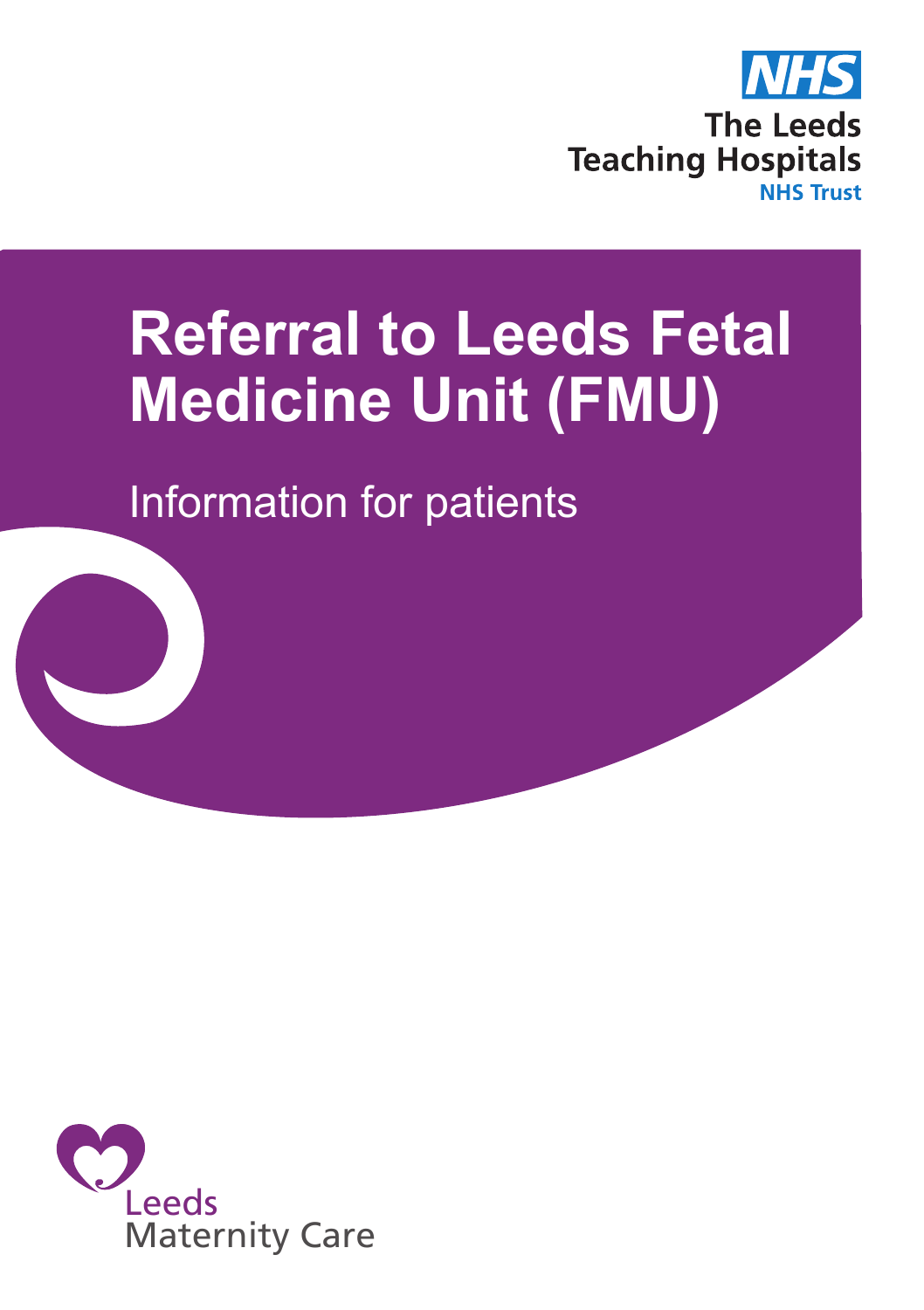## **There's a problem on my scan**

You have been given this information leaflet because the sonographer has found something on your scan that is of concern. When this happens it can be a very worrying time for both you and your family. You will want to find out as much information as possible about the problem. We see all referrals within 3 working days or at the next specialist clinic.

Whilst it is natural to seek answers quickly, it is also important that staff do not provide information that is inaccurate as this can cause anxiety and be upsetting for you. If your local team are certain of the diagnosis and have the expertise needed to talk to you about this then they may counsel you about the scan findings. If they are not sure of the diagnosis they will advise you to wait until you have been seen in the Fetal Medicine Unit to discuss the scan findings in detail.

# **What to expect at the fetal medicine unit**

The Fetal Medicine Unit at the Leeds General Infirmary is run by a team of specialist doctors and midwives who are there to investigate the cause of unusual ultrasound findings, provide information about these findings and then to support you and answer your questions.

We are usually able to offer appointments within three working days of a new problem being found in a pregnancy and can often arrange appointments more quickly than this.

Your appointment will last between 30-60 minutes, sometimes longer if the problem is complicated or you require an interpreter.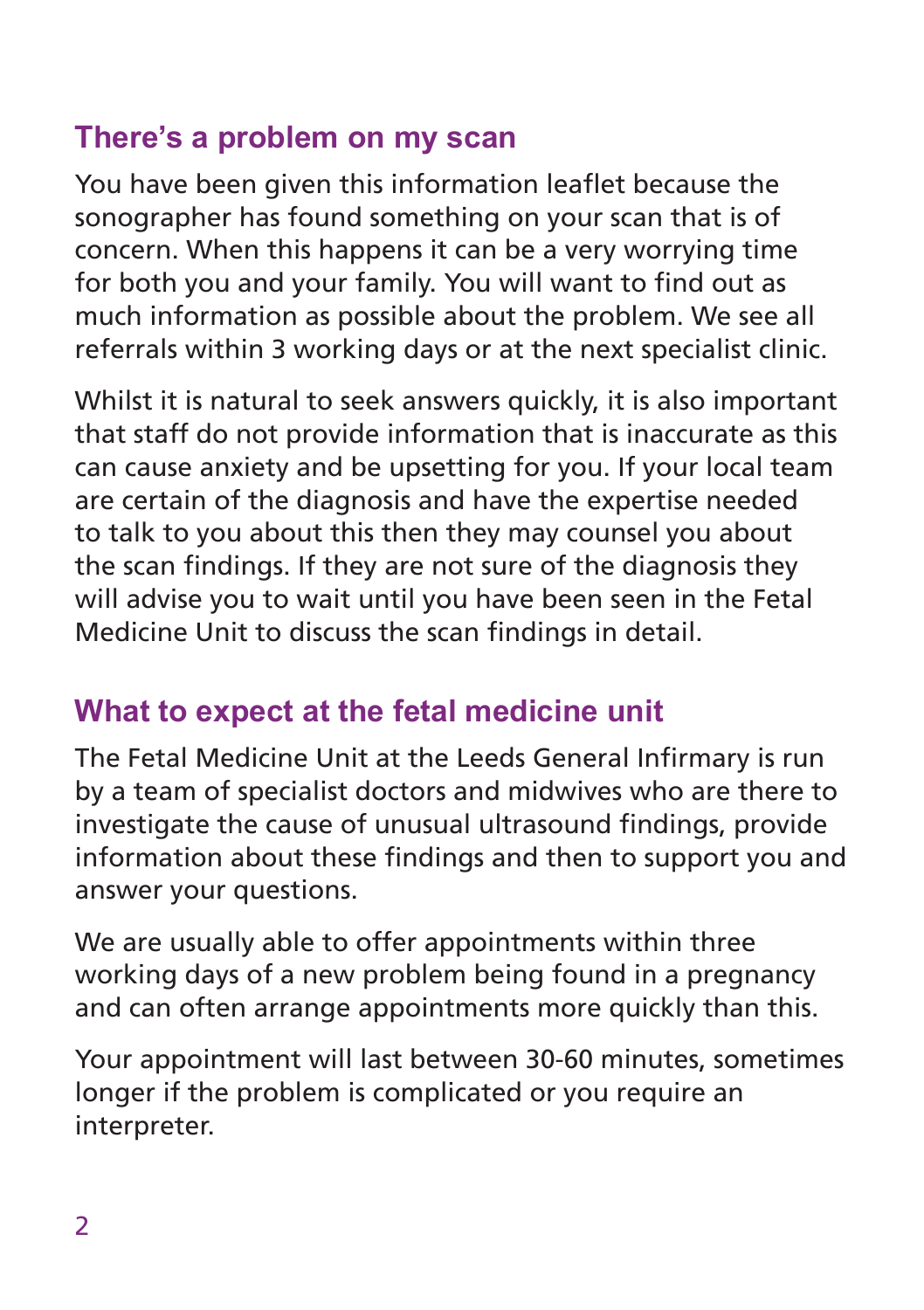A Fetal Medicine Consultant (or trainee under supervision) will carry out an ultrasound scan of your baby and then talk to you about what they have seen. You may be offered further tests to try to find out exactly what the problem is and/or why your baby has developed the condition. The doctor will talk to you about what choices are available to you and will provide you will information about both the condition and support organisations that might be useful.

Sometimes the doctor in FMU may report that there are no problems on the scan. This does not mean that it was wrong for you to be referred for a second opinion as it is always best to be cautious when things do not look quite right on a scan during pregnancy. We understand that this is a worrying time for you and will do our best to see you promptly. Please do make sure that you ask us to explain things more clearly if you do not understand the information that we have provided and please feel free to telephone or email us if you have questions after you have finished your appointment with us. We look forward to meeting you soon.

## **How to find us**

#### **Clarendon Wing, Leeds General Infirmary**

A Floor, Clarendon Wing Leeds General Infirmary, Belmont Grove Leeds, LS2 9NS

## **Contact us**

- **Email: leedsth-tr.FetalMedicineLeeds@nhs.net**
- **Telephone: 0113 392 7172**